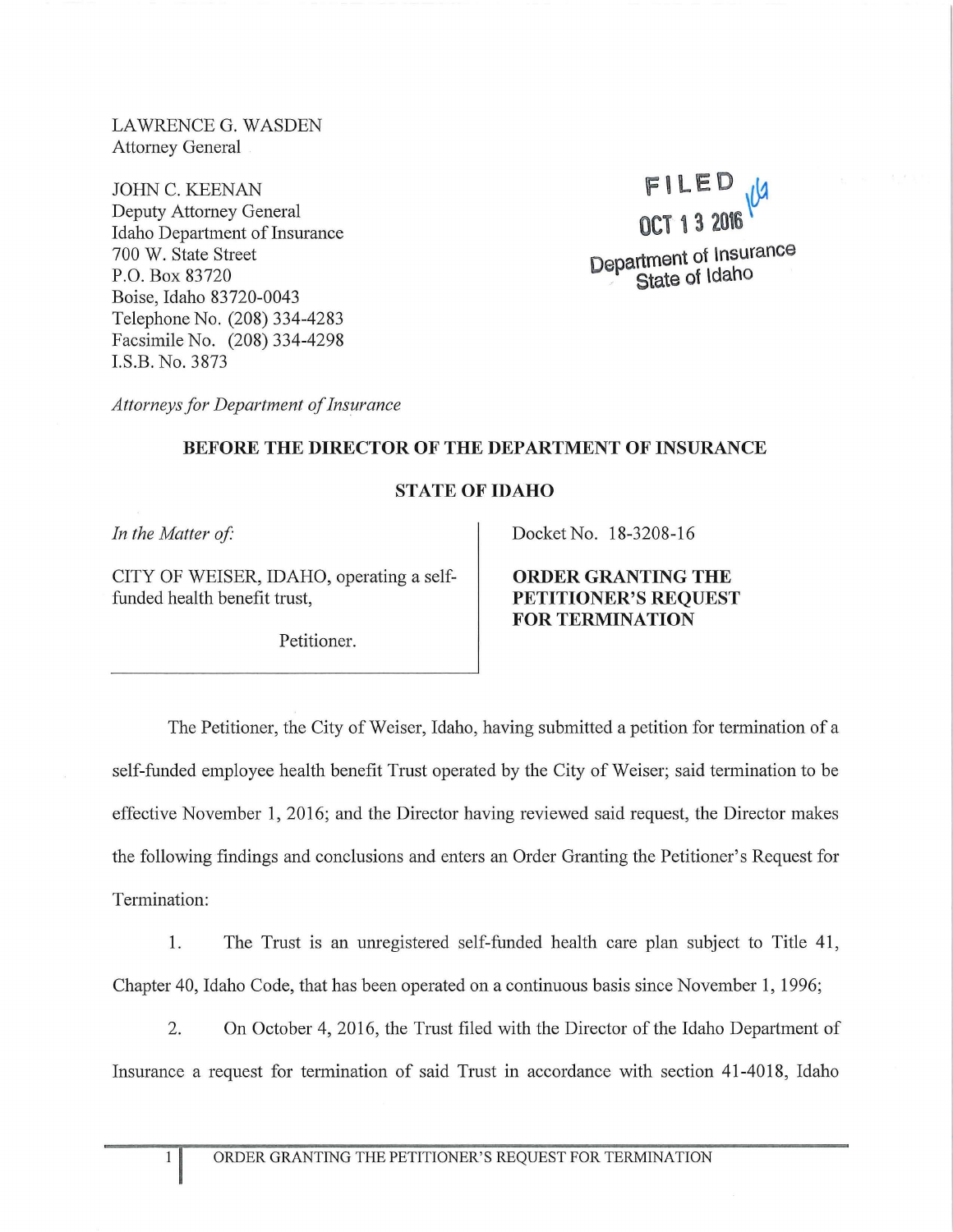Code, with an effective date of November 1, 2016.

3. The grounds for termination of said Trust are based on the city of Weiser's request for termination filed on October 4, 2016, in accordance with section 41-4018(1), Idaho Code.

4. The Trust shall file with the Department a proposed Plan of Liquidation in accordance with section 41-4019, Idaho Code.

THEREFORE, upon review of the record and in consideration of the premises,

IT IS HEREBY ORDERED that the self-funded employee health benefit Trust operated by the City of Weiser is hereby TERMINATED effective November 1, 2016;

IT IS FURTHER ORDERED that the Trust submit a fair and equitable Plan of Liquidation for approval in accordance with section 41-4019, Idaho Code;

IT IS FURTHER ORDERED that any balance remaining after payment or adequate provision of all claims and charges against the Trust fund shall be disposed in accordance with the approved Plan of Liquidation; and,

IT IS FURTHER ORDERED that the existence of surplus funds for final disposition shall be determined in accordance with applicable law.

IT IS SO ORDERED.

DATED this  $12$  day  $\mathbb{C}$ til  $\mathcal{U}$  . 2016.

IDAHO DEPARTMENT OF INSURANCE

 $b_y$ i *Mullaner* 

DEAN L. CAMERON Director

2